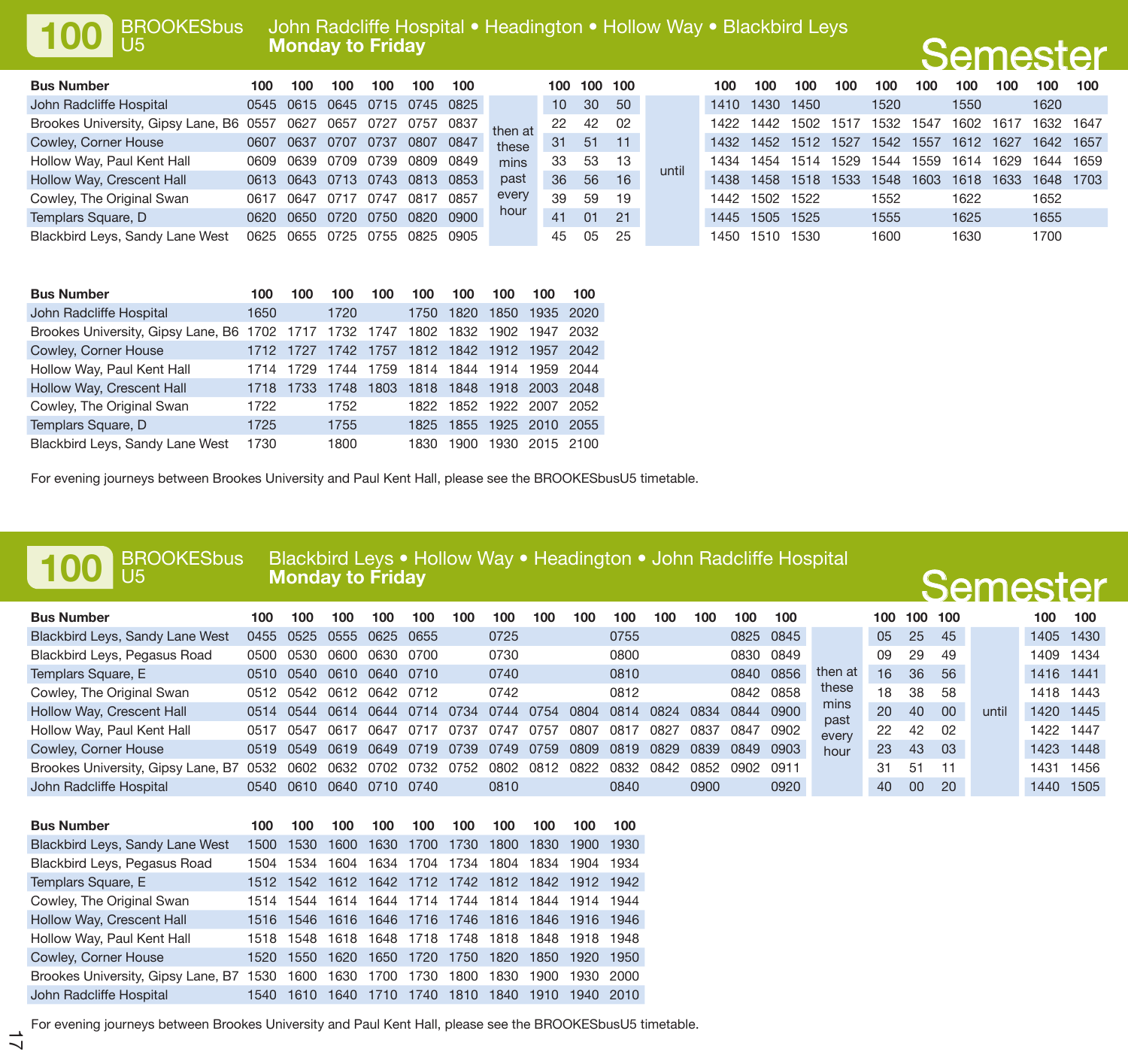| 100 BROOKESbus |
|----------------|
|                |

# Vacation

| <b>Bus Number</b>                  | 100. | 100       | 100  | 100                      | 100 | 100 | 100 100 | 100 | 100 | 100                                                                                                      | 100 100 | 100 | 100 | 100                                     | 100 100 | 100    |                | 100 100 |
|------------------------------------|------|-----------|------|--------------------------|-----|-----|---------|-----|-----|----------------------------------------------------------------------------------------------------------|---------|-----|-----|-----------------------------------------|---------|--------|----------------|---------|
| John Radcliffe Hospital            |      |           |      |                          |     |     |         |     |     | 0555 0625 0645 0705 0735 0755 0815 0845 0905 0925 0945 1005 1025 1045 1110 1130 1150 1210 1230           |         |     |     |                                         |         |        | 1250 1310      |         |
| Brookes University, Gipsy Lane, B6 |      | 0607 0637 |      | 0657 0717 0747 0807 0827 |     |     |         |     |     | 0857 0917 0937 0957 1017 1037                                                                            |         |     |     | 1057 1122 1142 1202 1222 1242 1302 1322 |         |        |                |         |
| Cowley, Corner House               |      | 0617 0647 | 0707 |                          |     |     |         |     |     | 0727 0757 0817 0837 0907 0927 0947 1007 1027 1047 1107 1131 1151 1211 1231                               |         |     |     |                                         |         |        | 1251 1311 1331 |         |
| Hollow Way, Paul Kent Hall         |      |           |      |                          |     |     |         |     |     | 0619 0649 0709 0729 0759 0819 0839 0909 0929 0949 1009 1029 1049 1109 1133 1153 1213 1233 1253 1313 1333 |         |     |     |                                         |         |        |                |         |
| Hollow Way, Crescent Hall          |      |           |      |                          |     |     |         |     |     | 0623 0653 0713 0733 0803 0823 0843 0913 0933 0953 1013 1033 1053 1113 1136 1156 1216 1236 1256 1316 1336 |         |     |     |                                         |         |        |                |         |
| Cowley, The Original Swan          |      | 0627 0657 |      | 0717 0737 0807 0827 0847 |     |     |         |     |     | 0917 0937 0957 1017 1037 1057 1117 1139 1159 1219 1239 1259 1319 1339                                    |         |     |     |                                         |         |        |                |         |
| Templars Square, D                 |      |           |      |                          |     |     |         |     |     | 0630 0700 0720 0740 0810 0830 0850 0920 0940 1000 1020 1040 1100 1120 1141 1201 1221 1241                |         |     |     |                                         |         | - 1301 | 1321 1341      |         |
| Blackbird Leys, Sandy Lane West    |      |           |      |                          |     |     |         |     |     | 0635 0705 0725 0745 0815 0835 0855 0925 0945 1005 1025 1045 1105 1125 1145 1205 1225 1245 1305 1325 1345 |         |     |     |                                         |         |        |                |         |
|                                    |      |           |      |                          |     |     |         |     |     |                                                                                                          |         |     |     |                                         |         |        |                |         |

| <b>Bus Number</b>                  | 100.      | 100       | 100                                                                             | 100  | 100  | 100                                | 100  | 100  | 100  | 100            | 100  | 100  | 100   | 100                                | 100  | 100            | 100       | 100 |
|------------------------------------|-----------|-----------|---------------------------------------------------------------------------------|------|------|------------------------------------|------|------|------|----------------|------|------|-------|------------------------------------|------|----------------|-----------|-----|
| John Radcliffe Hospital            | 1330.     | 1350      | 1410 1430                                                                       |      | 1450 | 1520 1540                          |      | 1600 | 1630 | 1650 1710      |      | 1740 | 1800  | 1820                               | 1850 | 1920           | 1950 2020 |     |
| Brookes University, Gipsy Lane, B6 |           |           | 1342 1402 1422 1442 1502 1532 1552 1612 1642 1702 1722 1752 1812 1832 1902      |      |      |                                    |      |      |      |                |      |      |       |                                    |      | 1932 2002 2032 |           |     |
| Cowley, Corner House               |           | 1351 1411 | 1432 1452 1512 1542 1602 1622 1652 1712 1732 1802 1822 1842 1912 1942 2012 2042 |      |      |                                    |      |      |      |                |      |      |       |                                    |      |                |           |     |
| Hollow Way, Paul Kent Hall         |           |           | 1353 1413 1434 1454 1514 1544 1604 1624 1654 1714 1734 1804 1824 1844 1914      |      |      |                                    |      |      |      |                |      |      |       |                                    |      | 1944           | 2014 2044 |     |
| Hollow Way, Crescent Hall          |           | 1356 1416 | 1438 1458 1518 1548 1608 1628                                                   |      |      |                                    |      |      |      |                |      |      |       | 1658 1718 1738 1808 1828 1848 1918 |      | 1948 2018 2048 |           |     |
| Cowley, The Original Swan          |           |           | 1359 1419 1442 1502 1522 1552 1612 1632                                         |      |      |                                    |      |      |      |                |      |      |       | 1702 1722 1742 1812 1832 1852 1922 |      | 1952 2022 2052 |           |     |
| Templars Square, D                 | 1401 1421 |           |                                                                                 |      |      | 1445 1505 1525 1555 1615 1635 1705 |      |      |      | 1725 1745 1815 |      |      |       | 1835 1855                          | 1925 | 1955           | 2025 2055 |     |
| Blackbird Leys, Sandy Lane West    |           | 1405 1425 | 1450                                                                            | 1510 | 1530 | 1600                               | 1620 | 1640 | 1710 | 1730           | 1750 | 1820 | 1840. | 1900.                              | 1930 | 2000           | 2030 2100 |     |

For evening journeys between Brookes University and Paul Kent Hall, please see the BROOKESbusU5 timetable.

| <b>BROOKESbus</b><br>U <sub>5</sub> |      | <b>Monday to Friday</b> |      |      |      |      |      |      |      |      |      |      |      | Blackbird Leys • Hollow Way • Headington • John Radcliffe Hospital |      |      |      |      |      |      | Vacation |
|-------------------------------------|------|-------------------------|------|------|------|------|------|------|------|------|------|------|------|--------------------------------------------------------------------|------|------|------|------|------|------|----------|
| <b>Bus Number</b>                   | 100  | 100                     | 100  | 100  | 100  | 100  | 100  | 100  | 100  | 100  | 100  | 100  | 100  | 100                                                                | 100  | 100  | 100  | 100  | 100  | 100  | 100      |
| Blackbird Leys, Sandy Lane West     | 0455 | 0525                    | 0555 | 0615 | 0635 | 0705 | 0725 | 0745 | 0815 | 0835 | 0855 | 0925 | 0945 | 1005                                                               | 1025 | 1045 | 1105 | 1125 | 1145 | 1205 | 1225     |
| Blackbird Leys, Pegasus Road        | 0500 | 0530                    | 0600 | 0620 | 0640 | 0710 | 0730 | 0750 | 0820 | 0840 | 0859 | 0929 | 0949 | 1009                                                               | 1029 | 1049 | 1109 | 1129 | 1149 | 1209 | 1229     |
| Templars Square, E                  | 0510 | 0540                    | 0610 | 0630 | 0650 | 0720 | 0740 | 0800 | 0830 | 0850 | 0906 | 0936 | 0956 | 1016                                                               | 1036 | 1056 | 1116 | 1136 | 1156 | 1216 | 1236     |
| Cowley, The Original Swan           | 0512 | 0542                    | 0612 | 0632 | 0652 | 0722 | 0742 | 0802 | 0832 | 0852 | 0908 | 0938 | 0958 | 1018                                                               | 1038 | 1058 | 1118 | 1138 | 1158 | 1218 | 1238     |
| Hollow Way, Crescent Hall           | 0514 | 0544                    | 0614 | 0634 | 0654 | 0724 | 0744 | 0804 | 0834 | 0854 | 0910 | 0940 | 1000 | 1020                                                               | 1040 | 1100 | 1120 | 1140 | 1200 | 1220 | 1240     |
| Hollow Way, Paul Kent Hall          | 0517 | 0547                    | 0617 | 0637 | 0657 | 0727 | 0747 | 0807 | 0837 | 0857 | 0912 | 0942 | 1002 | 1022                                                               | 1042 | 1102 | 1122 | 1142 | 1202 | 1222 | 1242     |
| Cowley, Corner House                | 0519 | 0549                    | 0619 | 0639 | 0659 | 0729 | 0749 | 0809 | 0839 | 0859 | 0913 | 0943 | 1003 | 1023                                                               | 1043 | 1103 | 1123 | 1143 | 1203 | 1223 | 1243     |
| Brookes University, Gipsy Lane, B7  | 0532 | 0602                    | 0632 | 0652 | 0712 | 0742 | 0802 | 0822 | 0852 | 0912 | 0921 | 0951 | 1011 | 1031                                                               | 1051 | 1111 | 1131 | 1151 | 1211 | 1231 | 1251     |
| John Radcliffe Hospital             | 0540 | 0610                    | 0640 | 0700 | 0720 | 0750 | 0810 | 0830 | 0900 | 0920 | 0930 | 1000 | 1020 | 1040                                                               | 1100 | 1120 | 1140 | 1200 | 1220 | 1240 | 1300     |
|                                     |      |                         |      |      |      |      |      |      |      |      |      |      |      |                                                                    |      |      |      |      |      |      |          |
| <b>Bus Number</b>                   | 100  | 100                     | 100  | 100  | 100  | 100  | 100  | 100  | 100  | 100  | 100  | 100  | 100  | 100                                                                | 100  | 100  | 100  | 100  | 100  |      |          |
| Blackbird Leys, Sandy Lane West     | 1245 | 1305                    | 325  | 1345 | 1405 | 1425 | 1450 | 1510 | 1530 | 1600 | 1620 | 1640 | 1710 | 1730                                                               | 1750 | 1820 | 1840 | 1900 | 1930 |      |          |
| Blackbird Leys, Pegasus Road        | 1249 | 1309                    | 329  | 1349 | 1409 | 1429 | 1454 | 1514 | 1534 | 1604 | 1624 | 1644 | 1714 | 1734                                                               | 1754 | 1824 | 1844 | 1904 | 1934 |      |          |
| Templars Square, E                  | 1256 | 1316                    | 1336 | 1356 | 1416 | 1436 | 1501 | 1522 | 1542 | 1612 | 1632 | 1652 | 1722 | 1742                                                               | 1802 | 1832 | 1852 | 1912 | 1942 |      |          |
| Cowley, The Original Swan           | 1258 | 1318                    | 338  | 1358 | 1418 | 1438 | 1503 | 1524 | 1544 | 1614 | 1634 | 1654 | 1724 | 1744                                                               | 1804 | 1834 | 1854 | 1914 | 1944 |      |          |
| Hollow Way, Crescent Hall           | 1300 | 1320                    | 1340 | 1400 | 1420 | 1440 | 1505 | 1526 | 1546 | 1616 | 1636 | 1656 | 1726 | 1746                                                               | 1806 | 1836 | 1856 | 1916 | 1946 |      |          |
| Hollow Way, Paul Kent Hall          | 1302 | 1322                    | 342  | 1402 | 1422 | 1442 | 1507 | 1528 | 1548 | 1618 | 1638 | 1658 | 1728 | 1748                                                               | 808  | 1838 | 1858 | 1918 | 1948 |      |          |
| Cowley, Corner House                | 1303 | 1323                    | 1343 | 1403 | 1423 | 1443 | 1508 | 1530 | 1550 | 1620 | 1640 | 1700 | 1730 | 1750                                                               | 1810 | 1840 | 1900 | 1920 | 1950 |      |          |
| Brookes University, Gipsy Lane, B7  | 1311 | 1331                    | 1351 | 1411 | 1431 | 1451 | 1516 | 1540 | 1600 | 1630 | 1650 | 1710 | 1740 | 1800                                                               | 1820 | 1850 | 1910 | 1930 | 2000 |      |          |
| John Radcliffe Hospital             | 1320 | 1340                    | 1400 | 1420 | 1440 | 1500 | 1525 | 1550 | 1610 | 1640 | 1700 | 1720 | 1750 | 1810                                                               | 1830 | 1900 | 1920 | 1940 | 2010 |      |          |
|                                     |      |                         |      |      |      |      |      |      |      |      |      |      |      |                                                                    |      |      |      |      |      |      |          |

For evening journeys between Brookes University and Paul Kent Hall, please see the BROOKESbusU5 timetable.<br>
0